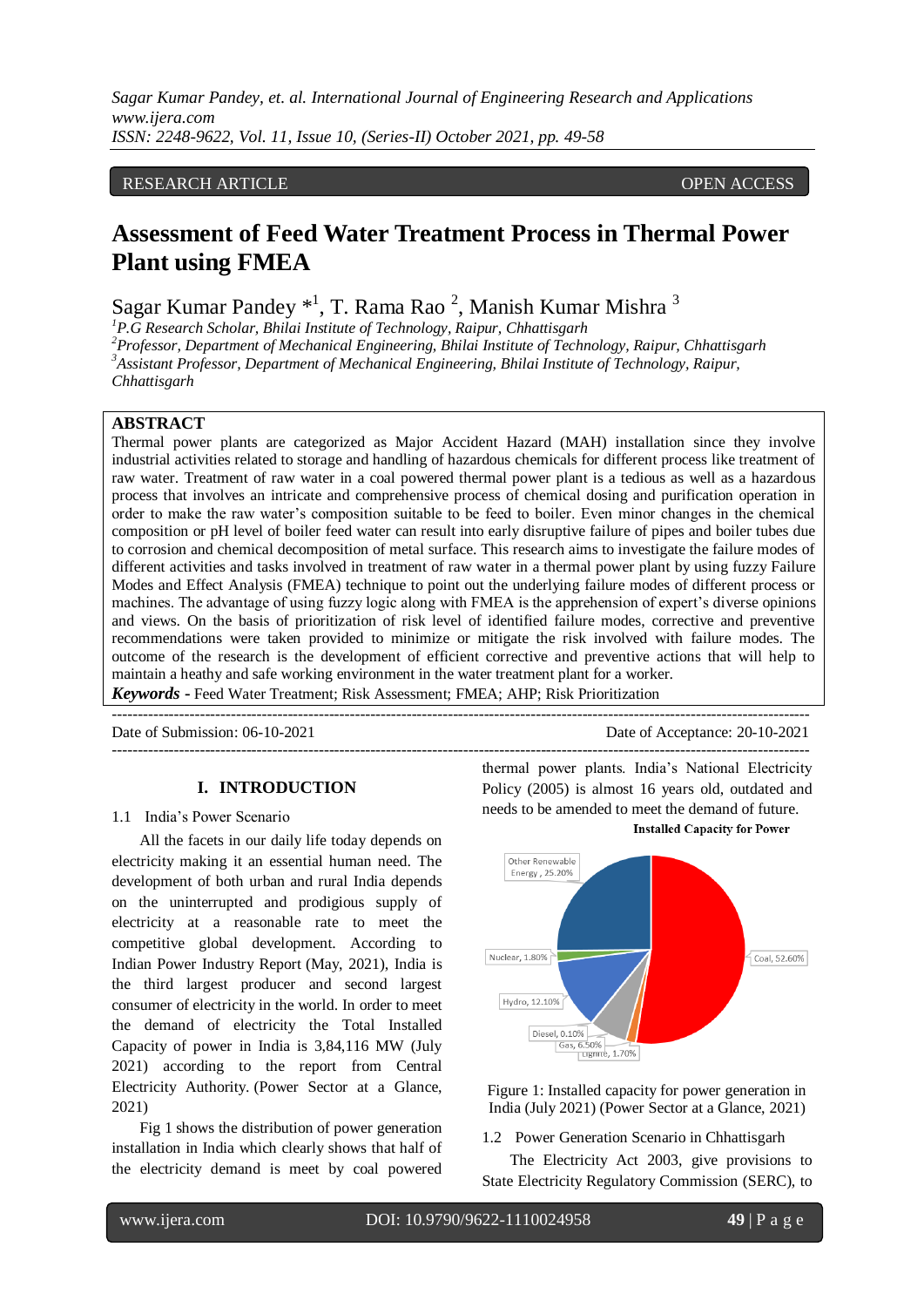lay down and stipulate the standards on the basis of reliability and quality of electricity supply by the licensees. It also gives the power to SERC to monitor the performance of licensed distribution companies against the Performance of Standards.

In Chhattisgarh, the power sector is separated into three segments having Generation, Transmission and Distribution tasks. The Chhattisgarh State Electricity Board undertaking the task of Generation, Transmission and Distribution of power in the year 2008 was disaggregated into five independent companies namely:

- 1. Chhattisgarh State Power Generation Company Limited (CSPGCL),
- 2. Chhattisgarh State Power Transmission Company Limited (CSPTCL),

Table 1:

3. Chhattisgarh State Power Distribution Company Limited (CSPDCL),

- 4. Chhattisgarh State Power Trading Company Limited (CSPTrCL), and
- 5. Chhattisgarh State Power Holding Company Limited (CSPHCL).

CSPGCL works to meet the unceasing demand of power in the state by generating power, CSPTCL works to make sure that all the rural and urban areas are connected with the power system and CSPDCL handles the distribution of power at the consumer end. The installed capacity of power generation in Chhattisgarh state is mostly coal based. Table 1 shows the mode-wise breakup of installed capacity in Chhattisgarh.

| Mode-Wise Breakup Of Installed Capacity For Power Generation In Chhattisgarh (Western Region State-Wise |  |
|---------------------------------------------------------------------------------------------------------|--|
| Installed Capacity, 2021)                                                                               |  |

|                | $m$ <sup>2</sup>    |                           |            |                |                         |                |          |          |
|----------------|---------------------|---------------------------|------------|----------------|-------------------------|----------------|----------|----------|
|                |                     | Mode-wise breakup (in MW) |            |                |                         |                |          |          |
| S.No<br>Sector | Thermal             |                           |            |                | Other Renewable Sources | Total          |          |          |
|                |                     | Coal                      | <b>Gas</b> | Diesel         | Nuclear                 | Hydro          |          |          |
|                | <b>State Sector</b> | 2840                      | $\Omega$   | $\Omega$       | $\Omega$                | 120            | 11.05    | 2971.05  |
| 2              | Private Sector      | 13168                     | $\theta$   | $\Omega$       | $\Omega$                | $\Omega$       | 587.33   | 13755.33 |
| 3              | Central Sector      | 7680                      | $\Omega$   | $\Omega$       | $\theta$                | $\overline{0}$ | $\theta$ | 7680     |
|                | <b>TOTAL</b>        | 23688                     | $\Omega$   | $\overline{0}$ | $\theta$                | 120            | 598.38   | 24406.38 |

#### **Installed Capacity for Power Generation in Chhattisgarh**



Figure 2: Installed capacity for power generation in Chhattisgarh (June 2021) (*Western Region State-Wise Installed Capacity*, 2021)

1.3 Overview of operations involving water in thermal power plants

Many industrial processes and power generating thermal plants depends on steam and its continuous generation which is a complex process in nature. In general, a thermal power plant constitutes boiler, turbine, alternator, condenser, pumps, heater and other auxiliaries. The heart of a thermal power plant is its boiler where chemical energy in form of coal or natural gas is converted by combustion into heat energy which is absorbed by the supplied water to generate steam. Later, the energy possessed by steam is converted into mechanical work in the steam turbine to generate power. Figure 1 shows the typical path of working fluid in a thermal power plant.



Figure 3: Flow path of working medium in power plant (Sarkar, 2015)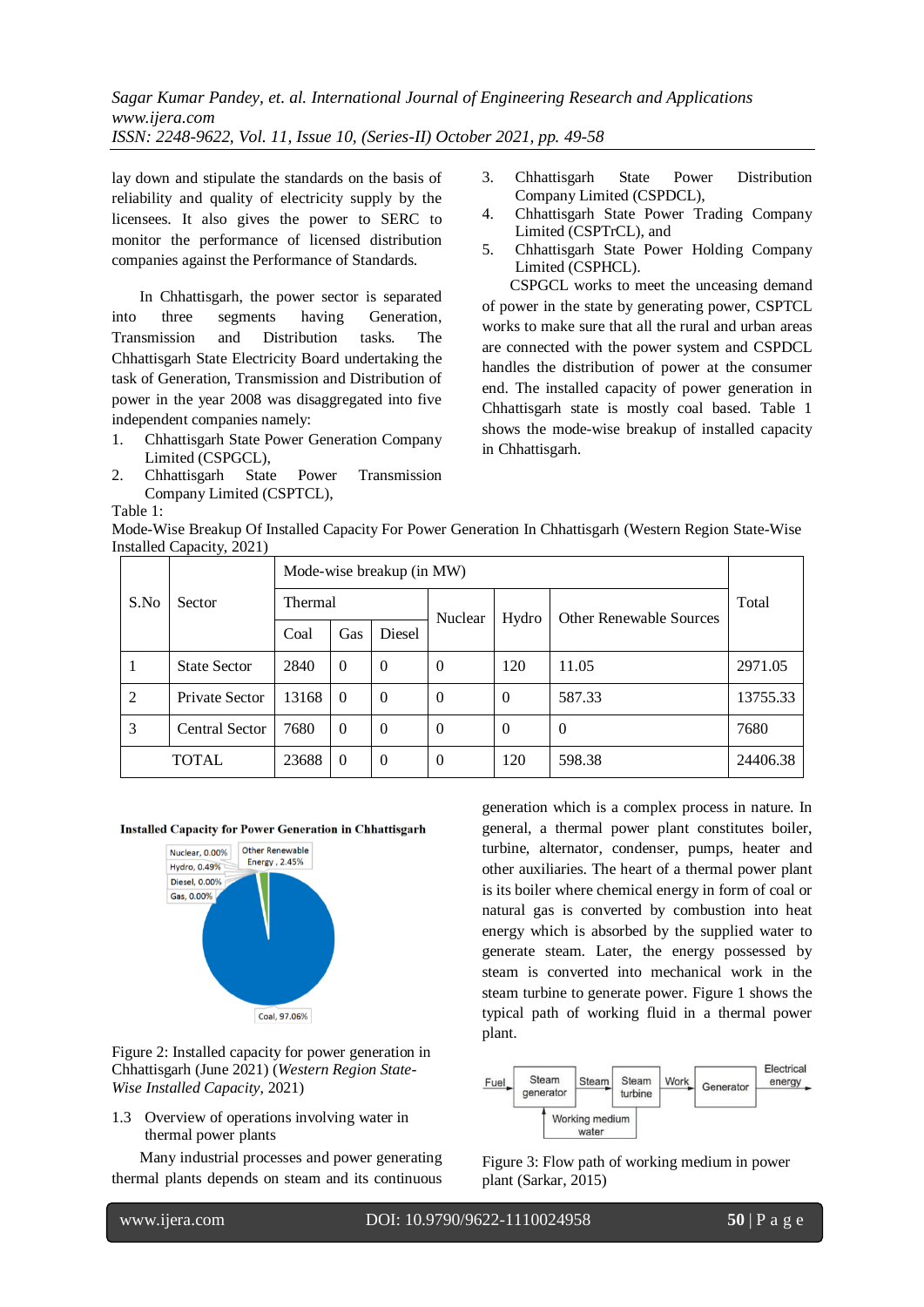With the development of boilers in thermal power plants, it has now become an inevitable need to make sure that the boiler feed water is free from any impurity to improve the efficiency of steam generation. The major impurities that are generally found in water includes colloidal or suspended impurities (mud, silica, silt, clay) and dissolved impurities (phosphates and sulphates of calcium, carbonates, bicarbonates, magnesium, sodium and gases such as O2 and CO2). If these impurities are not removed before entering boiler, then they get deposited on the surface of pipes reducing the rate of flow of feed water, reducing the rate of heat transfer and resulting in localized heating.

In the modern thermal steam plants, the steam gets continuously extraction from boiler and returns continuously in the form of condensate to the boiler. In between these continuous cycle losses happen due to leakages and blowdown which is compensated by the supply of make-up water to the boiler. Therefore, it is necessary to have a boiler make-up water treatment plant to remove the impurities from raw water taken from rivers, lakes to ponds. Figure 4 shown the typical flow process generally used for the continuous supply of make-up water from reservoirs



Figure 4: Typical flow chart of feed water supply in boiler (Hegde, 2015)

In a steam plant the water system is primarily included in the following systems in which the quality requirement of water varies from one system to another.

- 1. Feedwater/boiler circuit
- 2. Makeup system
- 3. Condenser cooling
- 4. Closed cooling water
- 5. Ash sluicing at coal-fired plants

## Table 2:

|                         | Effect Of Different Water Compounds On Plant |
|-------------------------|----------------------------------------------|
| Equipment (Hegde, 2015) |                                              |

| Compound                                                                                                                                                                                               | Effect on Plant Equipment and<br>Operation                                                                                                                                                           |  |  |  |  |
|--------------------------------------------------------------------------------------------------------------------------------------------------------------------------------------------------------|------------------------------------------------------------------------------------------------------------------------------------------------------------------------------------------------------|--|--|--|--|
| Oxygen                                                                                                                                                                                                 | It causes pitting and failures of pipes<br>and heat exchangers.                                                                                                                                      |  |  |  |  |
| Calcium                                                                                                                                                                                                | Calcium combines with a number of<br>anions to form deposits, corrosion and<br>scales.                                                                                                               |  |  |  |  |
| Magnesium                                                                                                                                                                                              | Magnesium reacts with carbonates<br>and silicates to form compounds<br>having low solubility. It also produces<br>acid when leaked into boiler on<br>exposure with high temperature and<br>pressure. |  |  |  |  |
| Silica generally produces silicates on<br>combination with different elements,<br>Silica<br>that further forms tenacious deposits<br>in cooling water systems, boiler tubes,<br>and on turbine blades. |                                                                                                                                                                                                      |  |  |  |  |
| Organics                                                                                                                                                                                               | Organic acids having low pH and<br>dioxide produced<br>carbon<br>by<br>decomposition of organics<br>can<br>corrode the blades of turbine.                                                            |  |  |  |  |
| Suspended<br>solids                                                                                                                                                                                    | Suspended solids fouls makeup<br>treatment equipment including reverse<br>osmosis units and ion exchangers<br>apart from form deposits in cooling<br>towers and cooling water heat<br>exchangers.    |  |  |  |  |

#### 1.4 Scope of Research

The hazard identification and risk analysis/ assessment study covers the following:

- 1. Chemical storage site assessment;
- 2. Identification of potential hazard areas;
- 3. Identification of representative failure cases;
- 4. Assess the overall damage potential of the identified hazardous events and impact zones from the accident scenarios;
- 5. Furnish specific recommendations on the minimization of the worst accident possibilities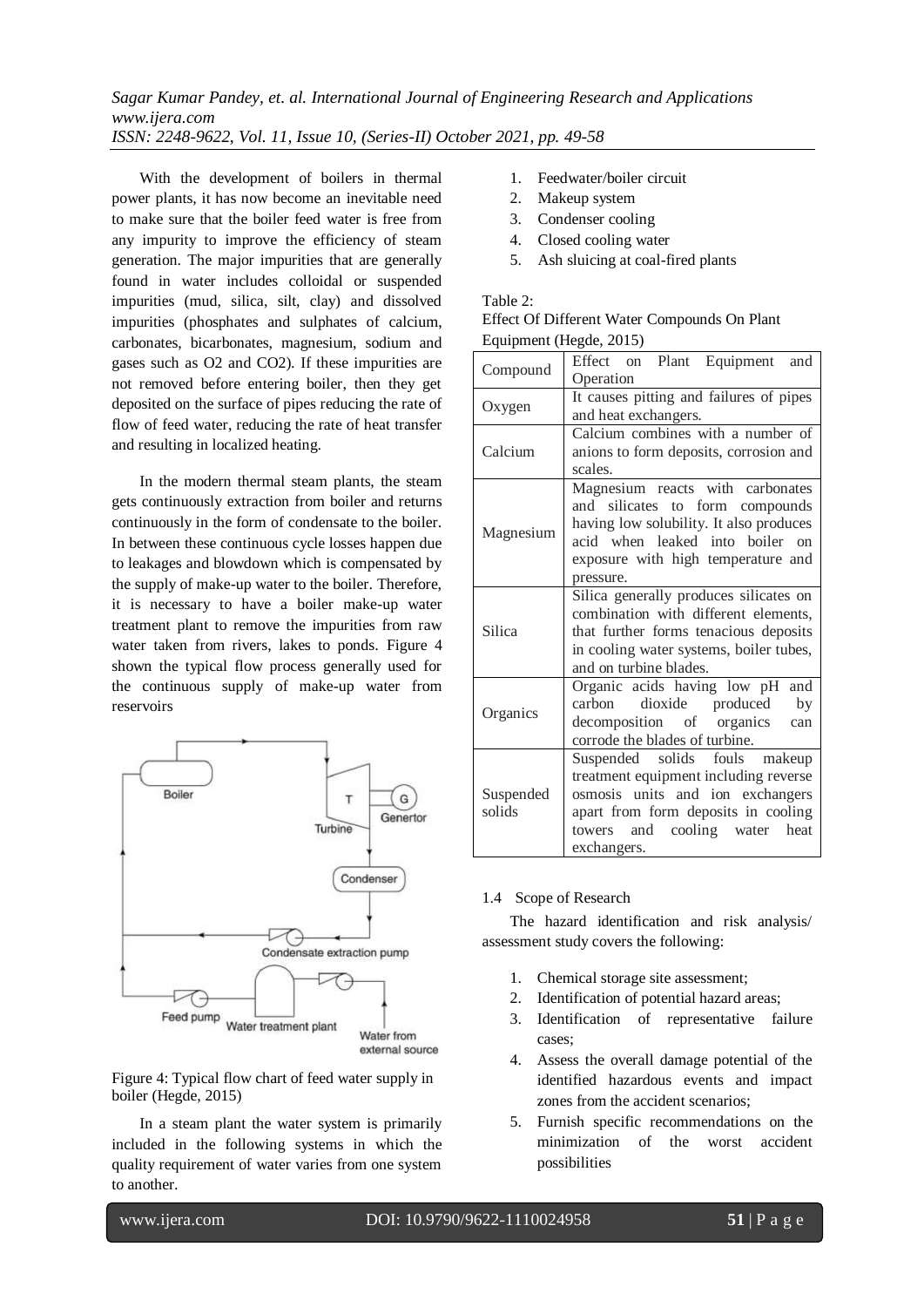# **II. METHODOLOGY**

The Failure Mode and Effects Analysis (FMEA) methodology, helps to evaluate and establish the risk priorities of identified potential failure mode by determining the risk priority number (RPN) for each failure mode. The risk priority number is simply the product of three risk factors namely

- (i) Probability of failure occurrence (O)
- (ii) Severity of failure (S)
- (iii) Detection probability of failure (D)  $RPN = 0 \times S \times D$ Eq. 1

The traditional methodology of FMEA lacks the ability to include diverse opinions of experts due to crisp nature of risk factors. Therefore, the FMEA approach adopted in the methodology involves the use of fuzzy logic to overcome the shortcoming of traditional method. By adopting fuzzy approach along with FMEA, the diverse opinions and views of operational and domain experts can be captured in a pre-determined linguistic scale having linguistic variables. Fig. 5 shows the adopted steps involved in performing Failure Mode and Effects Analysis.

Occurrence rating: It is the occurrence probability of a consequence occurring due to a failure in an operation based on the past experience. [Table 3](#page-3-0) shows the rating scale adopted for ranking the occurrence probability using linguistic variables. Table 3:

<span id="page-3-0"></span>Rating Scale for Occurrence Probability (O) Of A Failure Mode

| Likelihood | Criteria                   | Rank                        |
|------------|----------------------------|-----------------------------|
| Very High  | More than 100 per          |                             |
|            | thousand                   |                             |
| High       | Between 10 to 50 per       |                             |
|            | thousand                   |                             |
| Moderate   | Between 0.1 to 2 per       |                             |
|            | thousand                   |                             |
| Low        | Between 0.001 to 0.1 per   | $\mathcal{D}_{\mathcal{L}}$ |
|            | thousand                   |                             |
| Very Low   | Failure eliminated through |                             |
|            | preventive controls        |                             |

Severity rating: It is the rating which includes effects of the consequence due to an error on operator, operation and the environment. [Table 4](#page-3-1) shows the rating scale of severity of consequences associated with a failure mode.

<span id="page-3-1"></span>Table 4

l

Rating Scale for Severity of Consequences

| Degree | Description                                                              | Rank |
|--------|--------------------------------------------------------------------------|------|
| Fatal  | Catastrophic damage to property and<br>loss of life.                     | -5   |
| Major  | Failure will cause major disruption<br>to the operation and considerable | -4   |

|       | loss time injury to workers.                 |                |
|-------|----------------------------------------------|----------------|
|       | Moderate Failure will cause minor disruption | $\mathcal{R}$  |
|       | with damage to property and minor            |                |
|       | injury to operator                           |                |
| Minor | Failure will cause minor disruption          | $\overline{2}$ |
|       | in operation                                 |                |
|       | No effect Failure is not likely to cause any | $\mathbf{1}$   |
|       | effect on the process/ operations or         |                |
|       | worker                                       |                |

Detectability rating: It is the rating of probability of error to be discovered before any consequences to prevent any accident/incident. [Table 5](#page-3-2) shows rating scale adopted for determining the detectability of failure. Table 5

<span id="page-3-2"></span>Rating Scale for Detectability

| Degree       | Description of detectability      | Rank           |
|--------------|-----------------------------------|----------------|
| Almost       | Control measures cannot detect    | 5              |
| impossible   | the existence of problem          |                |
| (AI)         |                                   |                |
| Low (L)      | Control measures have very little | 4              |
|              | chance of detecting the existence |                |
|              | of problem.                       |                |
| Moderate     | Control measures may detect the   | 3              |
| (M)          | existence of problem.             |                |
| High(H)      | Control measures have a good      | $\mathfrak{D}$ |
|              | chance of detecting the existence |                |
|              | of problem.                       |                |
| Almost       | Control measures will certainly   | 1              |
| certain (AC) | detect the existence of problem.  |                |

Each identified failure mode is evaluated on the basis of its occurrence probability, severity and detectability with the help of ranking system as shown in [Table 3,](#page-3-0) [Table 4](#page-3-1) and [Table 5.](#page-3-2) After ranking each failure mode, RPN has to be computed for each failure mode by using  $Eq(1)$ .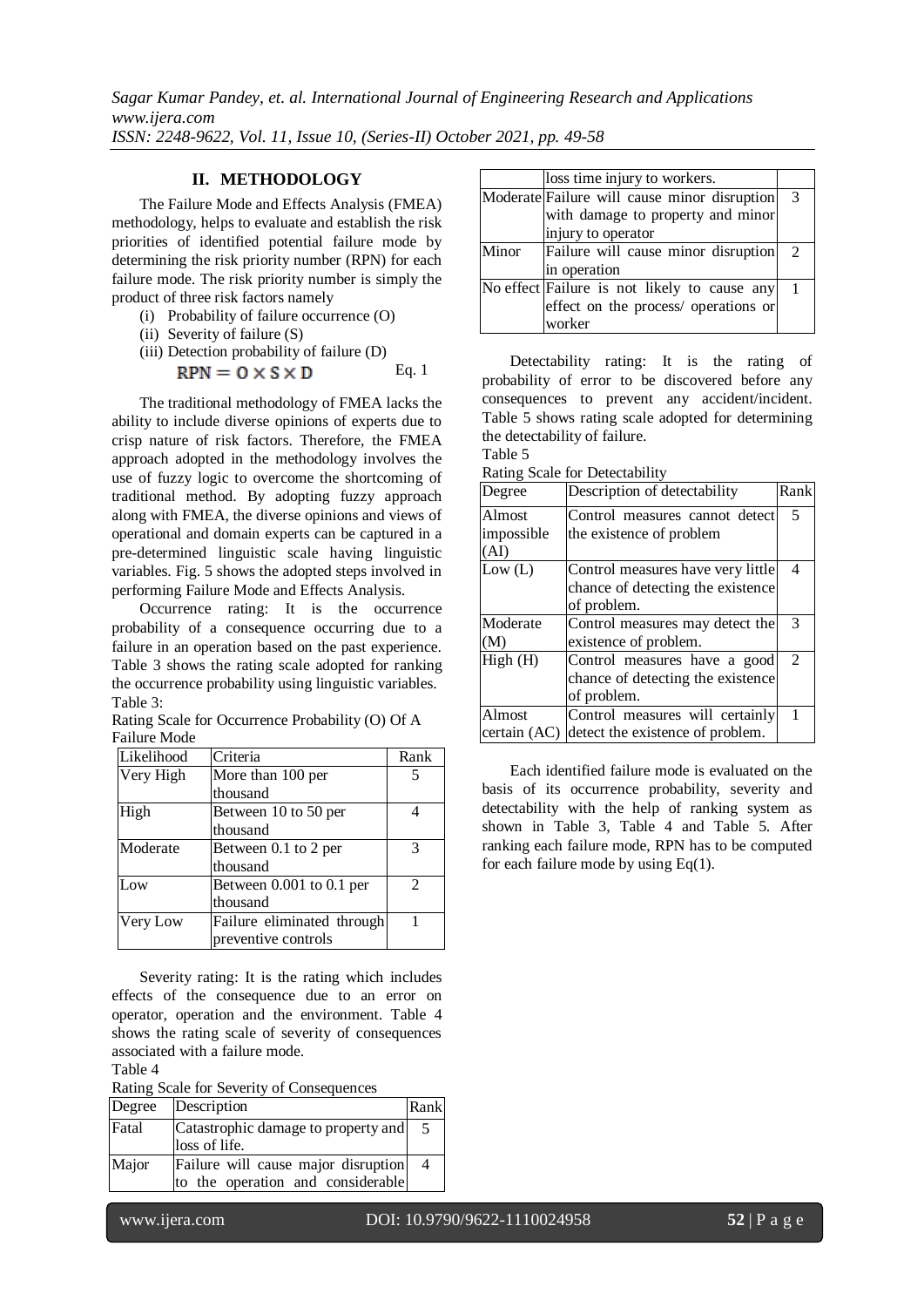

Table 6: Risk Level

<span id="page-4-1"></span>

| RPN                | <b>Risk Level</b> |
|--------------------|-------------------|
| Less than 25       | Low               |
| Between 50 and 100 | Medium            |
| More than 100      | High              |

### **III. RESULTS**

In this research, Failure Modes and Effects Analysis (FMEA) method is used in water treatment operations performed at a power plant. The objective of performing FMEA was to identify and point out

<span id="page-4-2"></span>

| Table 8: FMEA Risk Assessment Matrix |
|--------------------------------------|
|--------------------------------------|

the underlying task, activity and operations that have high potential or high risk and can cause fatality to the workers or damage to the property or causing disruption in the operation.

A team of highly competent domain experts was setup who would be responsible to assess each activity or operation during the treatment of water in the power plant. [Table 7](#page-4-0) shows the details of expert who were helping the author to perform FMEA with their diversified opinions and domain experience.

<span id="page-4-0"></span>

| Table 7:              |
|-----------------------|
| <b>Expert Details</b> |

|   | Apoli Details       |                           |            |
|---|---------------------|---------------------------|------------|
|   | S.No Name of Expert | Designation               | Experience |
|   | Damodar Sahu        | Asst. Engineer   12 years |            |
| 2 | Kamleshwar          | Engineer                  | 15 years   |
|   | Singh               |                           |            |
| 3 | Mitesh Ramteke      | Sr. Engineer              | 15 years   |
| 4 | Santosh Yadav       | Asst.                     | 9 years    |
|   |                     | Manager                   |            |

On the basis of methodology adopted, the identified failure modes for each important task and process has been ranked on the basis of occurrence probability of hazard, severity of hazard and detectability of hazard with present control measures. The ranking has been done using the raking system discussed earlier as shown in [Table 3,](#page-3-0) [Table 4](#page-3-1) an[d Table 5.](#page-3-2) On the basis of computed RPN, the task or activity has been categorized as low risk, medium risk and high risk activity as shown in

[Table](#page-4-1) **6**. The FMEA risk assessment matrix lays out the 17 important task/process along with its probable failure mode, likelihood, severity, detectability and ranking as shown in [Table 8](#page-4-2)

| <b>S.No Process Step or Potential</b><br><b>Variable</b> | <b>Failure Mode</b>                                                                    | <b>Potential Failure</b><br><b>Effect</b>                                                                                                                                                                                                                 |                | Potential Causes<br><b>C</b> Current Process<br>Controls |   |                                                                                                                                                                             | DET            | <b>RPN</b> | <b>Actions</b><br>Recommended |
|----------------------------------------------------------|----------------------------------------------------------------------------------------|-----------------------------------------------------------------------------------------------------------------------------------------------------------------------------------------------------------------------------------------------------------|----------------|----------------------------------------------------------|---|-----------------------------------------------------------------------------------------------------------------------------------------------------------------------------|----------------|------------|-------------------------------|
| Raw Water<br>Tank                                        | Increased<br>microbial and<br>particle<br>contamination of<br>the in-feed raw<br>water | • The system shall<br>be inefficient to<br>remove the<br>increased<br>microbial and<br>particulate<br>contamination<br>• Frequent changes<br>of the $RO$<br>membrane.<br>• No impact on<br>product quality,<br>as raw water is<br>not used for<br>process | $\overline{c}$ | There may be<br>leakage in the<br>Tank                   | 3 | Vent Filter is<br>provided for<br>venting to avoid<br>any vacuum<br>hazards and to<br>prevent any<br>atmospheric<br>contamination and<br>moisture from<br>entering the tank | $\overline{2}$ | 12         |                               |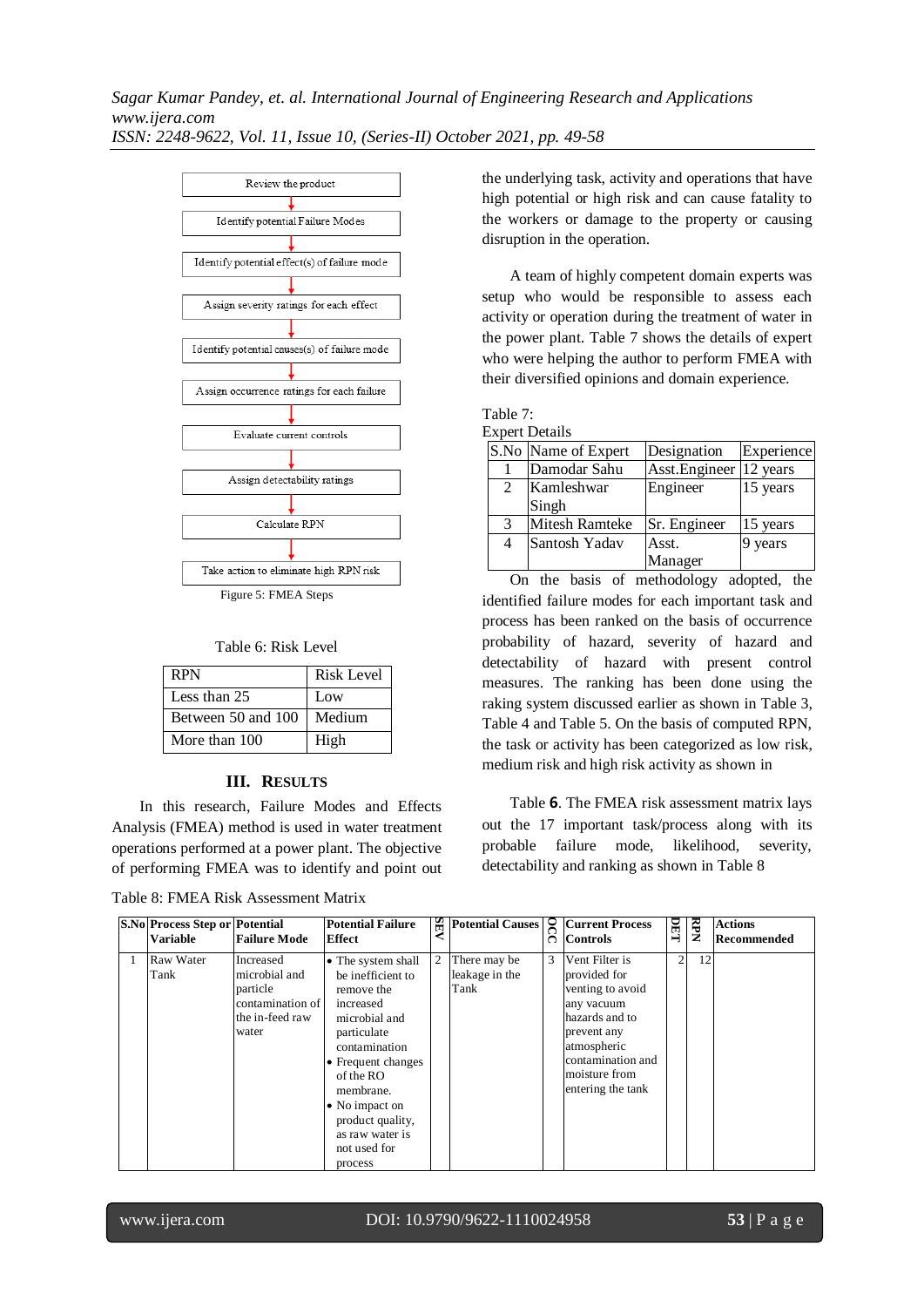# *Sagar Kumar Pandey, et. al. International Journal of Engineering Research and Applications www.ijera.com*

*ISSN: 2248-9622, Vol. 11, Issue 10, (Series-II) October 2021, pp. 49-58*

| $\overline{c}$ | High rate solid<br>contact<br>clariflocculator<br>(HRSCC) | • Failure of the<br>motorized<br>device                                                                | • Operation stopped 3                                                                                                                                                                                                                                                      |                | $\bullet$ High<br>temperature/<br>voltage and<br>other operating<br>conditions    |                | $4\bullet$ No control<br>measure                                                                                                                                                                                             | 1              |                | $12$ • Maintaining<br>proper voltage<br>supply and<br>keeping a<br>backup motor.                                                                                                 |
|----------------|-----------------------------------------------------------|--------------------------------------------------------------------------------------------------------|----------------------------------------------------------------------------------------------------------------------------------------------------------------------------------------------------------------------------------------------------------------------------|----------------|-----------------------------------------------------------------------------------|----------------|------------------------------------------------------------------------------------------------------------------------------------------------------------------------------------------------------------------------------|----------------|----------------|----------------------------------------------------------------------------------------------------------------------------------------------------------------------------------|
|                |                                                           | · Pump failure                                                                                         | • Loss of Pump<br>function                                                                                                                                                                                                                                                 | 3              | • Accumulation<br>of sludge,<br>irregular<br>removal and<br>disposal of<br>sludge |                | $4\bullet$ No control<br>measure                                                                                                                                                                                             | $\mathbf{1}$   |                | $12 \bullet$ Adherence to<br>recommended<br>practices                                                                                                                            |
|                |                                                           | · Flocculation<br>problems                                                                             | • Formation of<br>lump sludge in<br>water blocking<br>the passage                                                                                                                                                                                                          | 3              | • Corroded<br>gears,<br>increased<br>temperature,<br>mechanical seal<br>leakage   |                | $3 \bullet$ By increasing the<br>settling velocity,<br>flocculation error<br>can be removed.                                                                                                                                 | 3              |                | $\overline{27}$ • Proper<br>monitoring of<br>dosing and<br>settling velocity                                                                                                     |
|                |                                                           | • Rag and grease<br>blockage and<br>sludge<br>compaction                                               | • Blockage of<br>sludge line                                                                                                                                                                                                                                               | $\overline{c}$ | • Low settling<br>velocity,<br>improper<br>dosing                                 |                | $2\bullet$ Scrubber and<br>manual removal                                                                                                                                                                                    | $\overline{2}$ | 8              | • The lines should<br>be flushed with<br>high-pressure<br>water if<br>blockages are<br>noticed                                                                                   |
| 3              | Alum<br>(coagulant)<br>dosing system                      | Inaccurate<br>amount of<br>coagulant<br>addition                                                       | Change in pH of<br>water and its<br>turbidity, Water<br>wastage                                                                                                                                                                                                            | 3              | Improper dosing<br>calculation,<br>untrained<br>operator                          | 3              | Administrative<br>control (Training)<br>and dilution of<br>concentration                                                                                                                                                     | 3              | 27             | Optimum addition<br>of coagulant on the<br>basis of Jar test                                                                                                                     |
| 4              | Polyelectrolyte<br>(flocculant)<br>dosing system          | Inaccurate<br>amount of<br>flocculant<br>addition                                                      | Change in pH of<br>water and its<br>turbidity, Water<br>wastage                                                                                                                                                                                                            | 3              | Improper dosing<br>calculation,<br>untrained<br>operator                          | 3              | Administrative<br>control (Training)<br>and dilution of<br>concentration                                                                                                                                                     | 3              | 27             | Optimum addition<br>of flocculant on<br>the basis of Jar test                                                                                                                    |
| 5              | NaOCl dosing                                              | NaOCl dosing<br>pump fails.                                                                            | • Increase in<br>bioburden in raw<br>water.<br>• Load on<br>downstream<br>purification<br>system.<br>• No impact on<br>product quality as<br>UF and RO<br>membranes are<br>installed at<br>downstream.<br>• Drinking water<br>may go out of<br>microbial<br>specification. | $\overline{c}$ | Mechanical<br>damage of pump                                                      | 3              | $\bullet$ Alarm is<br>provided in case<br>of malfunction of<br>dosing pump.<br>• The pre-<br>treatment system<br>stops in case<br>dosing pump<br>malfunction.                                                                | $\mathbf{1}$   | 6              | • Preventive<br>maintenance of<br>pump shall be<br>carried out<br>frequently as per<br>PM SOP.<br>• Keeping a<br>standby pump                                                    |
| 6              | Multi Grade<br>Filter                                     | Multi Grade<br>Filter not<br>working<br>properly;<br>filtration of raw<br>water may not<br>take place. | • Initial Filtration<br>of raw water may<br>not take place.<br>• Downstream<br>system may not<br>get water for<br>processing.<br>• No impact on<br>product quality,<br>as raw water is<br>not used for<br>process.                                                         | $\overline{c}$ | Multiport valve<br>may not function<br>properly.                                  | $\overline{c}$ | • Alarm is<br>provided in case<br>of<br>malfunctioning<br>of multiport<br>valve.<br>$\bullet$ Pop up is shown<br>on the HMI, to<br>indicate status of<br>the Multiport<br>valve and MGF<br>mode i.e. service<br>or backwash. |                | 4              | · Multiport valve<br>operation shall<br>be verified<br>during<br>commissioning.<br>• Routine<br>preventive<br>maintenance of<br>the valve shall be<br>carried out as per<br>SOP. |
| $\tau$         | Multi Grade<br>Filter                                     | Multi Grade<br>Filter not<br>working<br>properly;<br>filtration of raw<br>water may not<br>take place. | • Initial Filtration<br>of raw water may<br>not take place.<br>• Downstream<br>system may not<br>get water for<br>processing.<br>• No impact on<br>product quality,                                                                                                        | $\overline{c}$ | Choking of Multi 2<br>grade Filter                                                |                | • Pressure gauges<br>are provided to<br>monitor pressure<br>across MGF and<br>indicate choking.<br>· Backwash<br>provision is<br>provided for<br>cleaning of MGF                                                             | 1              | $\overline{4}$ | • Routine<br>monitoring of<br>pressure shall be<br>carried out to<br>check choking of<br>MGF.<br>· Backwash shall<br>be carried out at<br>frequent                               |

l

www.ijera.com DOI: 10.9790/9622-1110024958 **54** | P a g e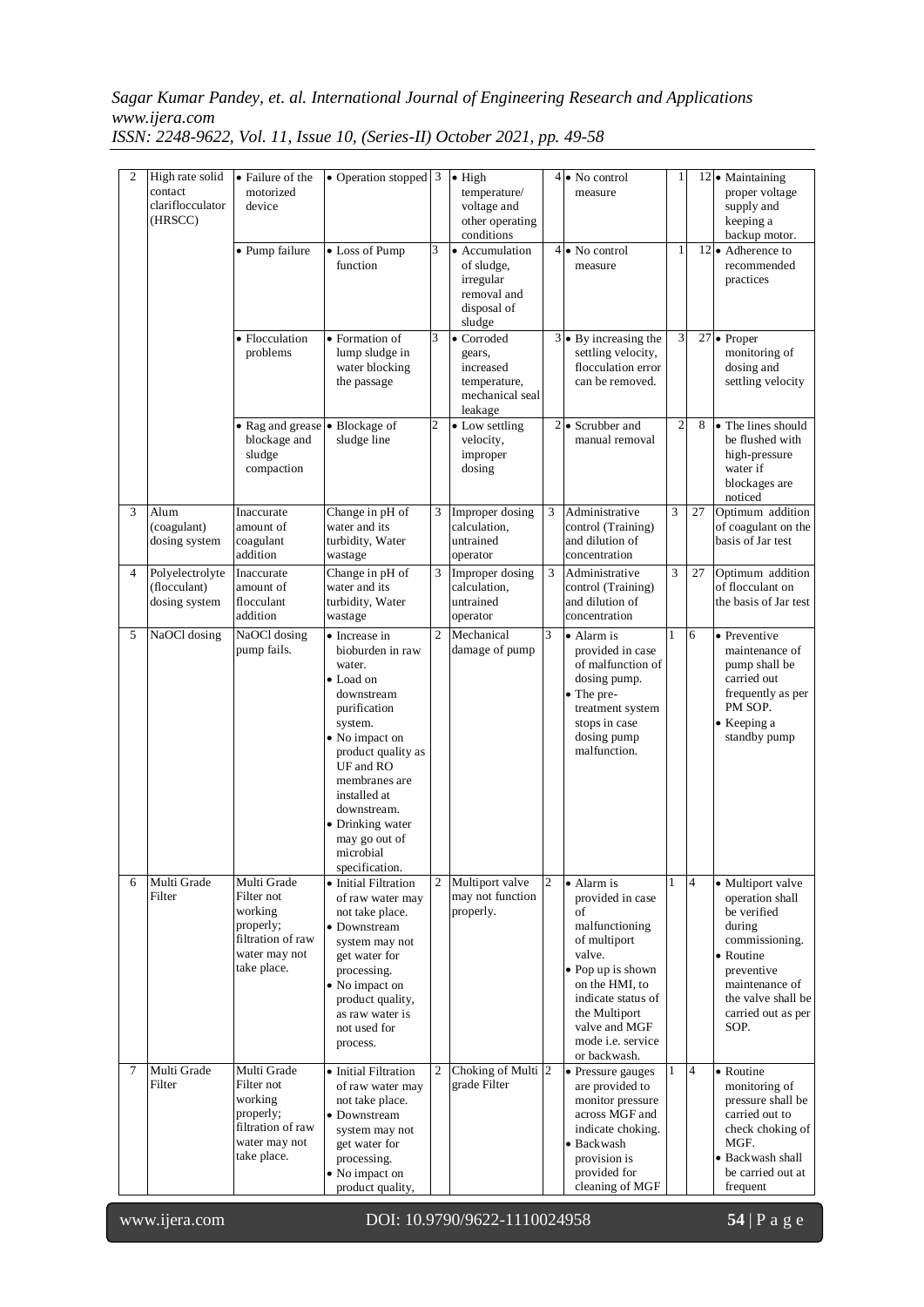# *Sagar Kumar Pandey, et. al. International Journal of Engineering Research and Applications www.ijera.com*

*ISSN: 2248-9622, Vol. 11, Issue 10, (Series-II) October 2021, pp. 49-58*

|    |                              |                                                                                                         | as raw water is<br>not used for<br>process.                                                                                                                                                                                                                             |                |                                                                    |                | and prevents<br>choking.                                                                                                                                                                                                                                                                                   |   |                | intervals as per<br>SOP.<br>• Frequency shall<br>be derived based<br>on vendor<br>recommendation<br>and on<br>consumption of<br>water.<br>• Routine<br>calibration of<br>Pressure gauges<br>shall be<br>performed.                                                                               |
|----|------------------------------|---------------------------------------------------------------------------------------------------------|-------------------------------------------------------------------------------------------------------------------------------------------------------------------------------------------------------------------------------------------------------------------------|----------------|--------------------------------------------------------------------|----------------|------------------------------------------------------------------------------------------------------------------------------------------------------------------------------------------------------------------------------------------------------------------------------------------------------------|---|----------------|--------------------------------------------------------------------------------------------------------------------------------------------------------------------------------------------------------------------------------------------------------------------------------------------------|
| 8  | Ultra filtration<br>system   | Colloidal<br>particulate &<br>high molecular<br>weight material<br>may not be<br>filtered from<br>water | • Increase the<br>colloidal<br>particulate & high<br>molecular weight<br>material in the<br>water.<br>• No impact on<br>product quality,<br>as water is not<br>used for process.                                                                                        | $\overline{c}$ | Ultra filtration<br>service cycle<br>valve not<br>working properly | $\overline{c}$ | $\bullet$ Alarm is<br>provided in case<br>of<br>malfunctioning<br>of Ultra filtration<br>service cycle.<br>• Pop up is shown<br>on the HMI, to<br>indicate status of<br>the Ultra<br>filtration service<br>cycle valve                                                                                     | 1 | $\overline{4}$ | • UF Service cycle<br>valve operation<br>shall be verified<br>during<br>commissioning.<br>• Routine<br>preventive<br>maintenance of<br>the valve shall be<br>carried out as per<br>SOP.                                                                                                          |
| 9  | Ultra filtration<br>system   | Choking of the<br>Ultra filtration of<br>the system                                                     | · Ultra filtration<br>may be hampered.<br>• Lack of water to<br>Downstream.<br>• No impact on<br>product quality,<br>as water is not<br>used for process.                                                                                                               | $\overline{2}$ | UF Backwash &<br>Fast Flush may<br>not takes place                 | $\overline{2}$ | $\bullet$ Centrifugal pump 1<br>with desired flow<br>rate is placed for<br>backwashing &<br>Fast Flushing of<br>UF Module.<br>• Pressure gauge is<br>provided at the<br>discharge pump<br>to monitor the<br>pressure.<br>• Popup indication<br>in HMI to<br>indicate the<br>Backwash & Fast<br>Flush cycle |   | $\overline{4}$ | • Operation of the<br>Backwash<br>centrifugal pump<br>shall be verified<br>during<br>commissioning.<br>• UF backwash &<br><b>Fast Flush</b><br>process shall be<br>verified during<br>commissioning.<br>Routine<br>Preventive<br>maintenance of<br>the Pump shall<br>be as per the<br><b>SOP</b> |
| 10 | Activated<br>Carbon Filter   | High chlorine<br>level & Bad<br>Water Odor                                                              | • The chlorine<br>content in water<br>shall lead to<br>oxidation of the<br>RO membrane.<br>• Odor of water<br>may be not good<br>• May not affect the<br>final quality of<br>the water as<br>SMBS dosing is<br>present.                                                 | $\overline{2}$ | Activated carbon<br>filter not working<br>properly                 | 11             | • Activated Carbon 1<br>Filter is provided<br>to adsorb the free<br>chlorine present<br>in the influent<br>water $& $ to<br>improve water<br>bad odor.<br>• Pressure will be<br>monitored across<br>the vessel by<br>pressure gauge                                                                        |   | $\overline{2}$ |                                                                                                                                                                                                                                                                                                  |
| 11 | Antiscalent<br>Dosing System | Low chemical<br>level in<br>antiscalant<br>dosing tank                                                  | • Low level of<br>chemical will not<br>release antiscalant<br>as per the<br>requirement<br>which leads<br>Precipitation of<br>silica on RO<br>membrane can<br>damage the<br>membrane and<br>reduce efficiency.<br>• No impact on<br>product quality,<br>as water is not | 3              | Antiscalent<br>Dosing System<br>not working<br>properly            | 2              | • The Chemical<br>dosing system<br>comprises with<br>level switch<br>which will trip<br>the dosing pump.<br>• Alarm provision<br>is provided in<br>case of low<br>chemical                                                                                                                                 | 1 | 6              | • Operation of the<br>Chemical dosing<br>system shall be<br>verified during<br>commissioning.<br>• Routine checkup<br>of chemical<br>dosing shall be<br>performed<br>regularly                                                                                                                   |

l

www.ijera.com DOI: 10.9790/9622-1110024958 **55** | P a g e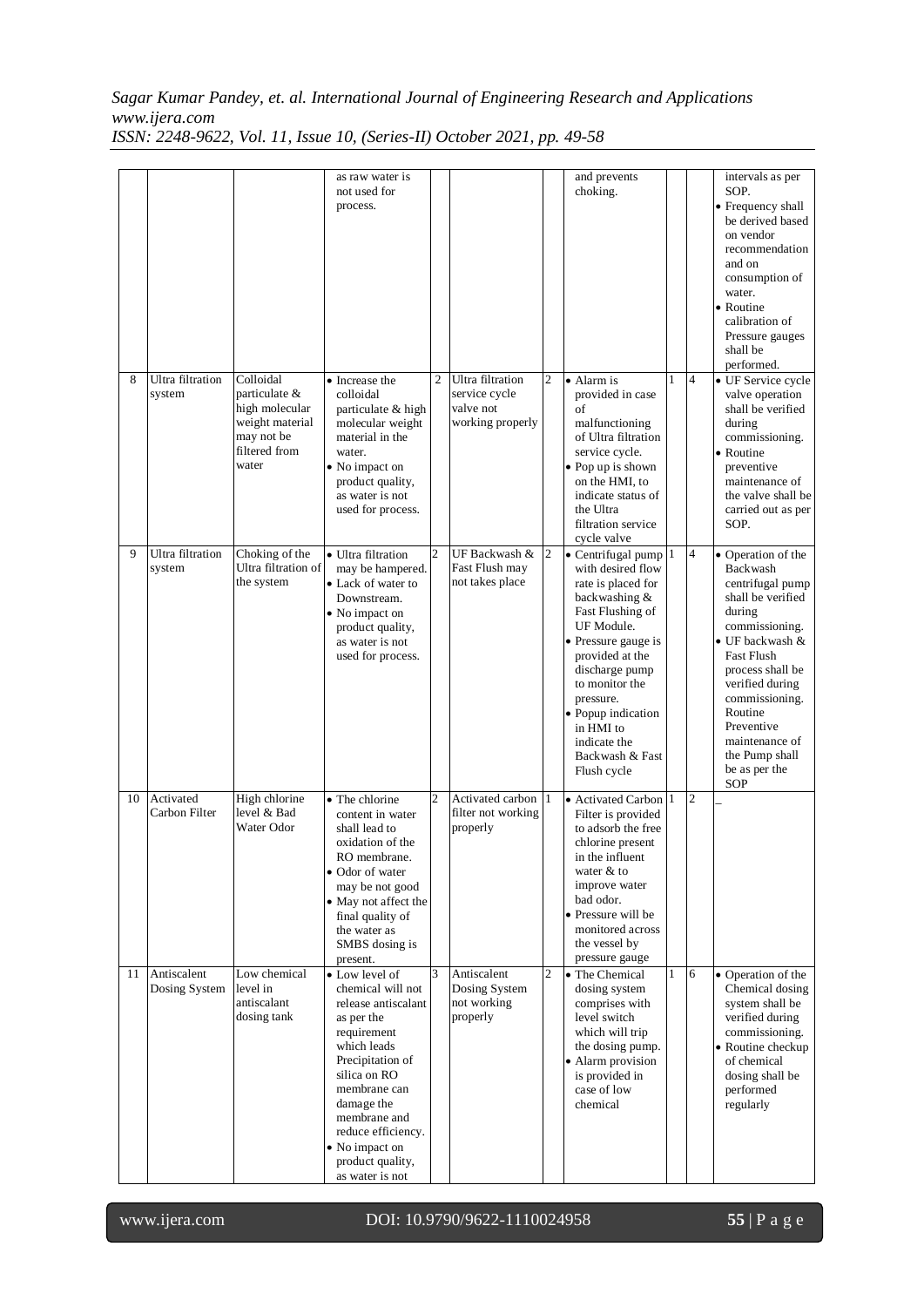# *Sagar Kumar Pandey, et. al. International Journal of Engineering Research and Applications www.ijera.com*

| ISSN: 2248-9622, Vol. 11, Issue 10, (Series-II) October 2021, pp. 49-58 |  |  |  |  |  |
|-------------------------------------------------------------------------|--|--|--|--|--|
|-------------------------------------------------------------------------|--|--|--|--|--|

|    |                               |                                                                   | used for process.                                                                                                                                                                                                                                        |   |                                                                |                |                                                                                                                                                                                                                                                               |                |                |                                                                                                                                                                                                                      |
|----|-------------------------------|-------------------------------------------------------------------|----------------------------------------------------------------------------------------------------------------------------------------------------------------------------------------------------------------------------------------------------------|---|----------------------------------------------------------------|----------------|---------------------------------------------------------------------------------------------------------------------------------------------------------------------------------------------------------------------------------------------------------------|----------------|----------------|----------------------------------------------------------------------------------------------------------------------------------------------------------------------------------------------------------------------|
|    |                               |                                                                   |                                                                                                                                                                                                                                                          |   |                                                                |                |                                                                                                                                                                                                                                                               |                |                |                                                                                                                                                                                                                      |
| 12 | <b>NaOH</b> Dosing<br>System  | PH of the PW<br>water not<br>controlled as per<br>the requirement | CO <sub>2</sub> Level of the<br>Water may be<br>increase which may<br>affect the final pH<br>of the water                                                                                                                                                | 3 | <b>NaOH</b> Dosing<br>System not<br>working properly           | $\overline{2}$ | $\overline{\bullet}$ The NaOH<br>dosing system<br>comprises with<br>pH Transmitter<br>which will<br>monitor the pH<br>of the water.<br>• Alarm provision<br>is provided to<br>alert the operator                                                              | $\mathbf{1}$   | 6              | • Operation of the<br>NaOH dosing<br>system shall be<br>verified during<br>commissioning.<br>• Routine checkup<br>of NaOH dosing<br>shall be<br>performed<br>regularly.<br>• Calibration of<br>the pH<br>transmitter |
| 13 | <b>SMBS</b> Dosing<br>System  | Low chemical<br>level in SMBS<br>dosing tank                      | • Low level of<br>chemical will not<br>neutralize<br>chlorine as per the<br>requirement.<br>The chlorine<br>content in water<br>shall lead to<br>oxidation of the<br>RO/EDI.<br>No impact on<br>product quality,<br>as water is not<br>used for process. | 3 | <b>SMBS</b> Dosing<br>System not<br>working properly           | $\overline{2}$ | • The Chemical<br>dosing system<br>comprises with<br>level switch<br>which will trip<br>the dosing pump.<br>Alarm provision<br>is provided in<br>case of low<br>chemical                                                                                      | $\mathbf{1}$   | 6              | • Operation of the<br>Chemical dosing<br>system shall be<br>verified during<br>commissioning.<br>Routine checkup<br>of chemical<br>dosing shall be<br>performed<br>regularly                                         |
| 14 | <b>High Pressure</b><br>Pump  | <b>Water Pressure</b><br>may not<br>sufficient to feed<br>RO      | Filtration of the<br>high molecular<br>weight inorganic as<br>well organic<br>molecules may not<br>be possible which<br>will lead to affect<br>the final water<br>quality                                                                                | 3 | <b>High Pressure</b><br>Pump is not<br>functioning<br>properly | 1              | · High pressure<br>pump with VFD<br>is provided.<br>Pressure<br>Transmitter is<br>provided to<br>monitor the<br>Pressure of water<br>at RO inlet.<br>If the Pump<br>discharge goes<br>above the set<br>point then pump<br>will trip                           |                | 3              |                                                                                                                                                                                                                      |
|    | 15 Heat Sanitary<br>RO system | Choking of RO<br>membrane                                         | RO membrane will 3<br>damage & shall<br>affect the product<br>quality                                                                                                                                                                                    |   | May be due to<br>high use of RO<br>membrane                    |                | • Pressure at the<br>concentration<br>side and<br>permeate side<br>will be monitored<br>and controlled by<br>pressure<br>transmitter.<br>An alarm of high<br>pressure will<br>initiate.<br>High pressure<br>pump will trip in<br>case of the high<br>pressure | 1              | $\overline{3}$ | • Routine<br>calibration of<br>pressure<br>transmitter shall<br>be performed as<br>per calibration<br>plan.                                                                                                          |
| 16 | PW Storage<br>Tank            | Contamination<br>of PW possible.                                  | Purified water out<br>of specification.<br>Shall affect product<br>quality/product<br>release,                                                                                                                                                           | 3 | Leakage in PW<br>storage tank/<br>pipelines                    | $\overline{c}$ | • PW storage tank<br>is provided with<br>vent filter to<br>avoid<br>atmospheric<br>contamination.<br>• Hydrotest is<br>conducted for the<br>tank at the                                                                                                       | $\overline{2}$ | 12             | • SOP for routine<br>preventive<br>maintenance.<br>• Pressure of the<br>storage tank and<br>distribution line<br>should be<br>monitored<br>regularly.                                                                |

l

www.ijera.com DOI: 10.9790/9622-1110024958 **56** | P a g e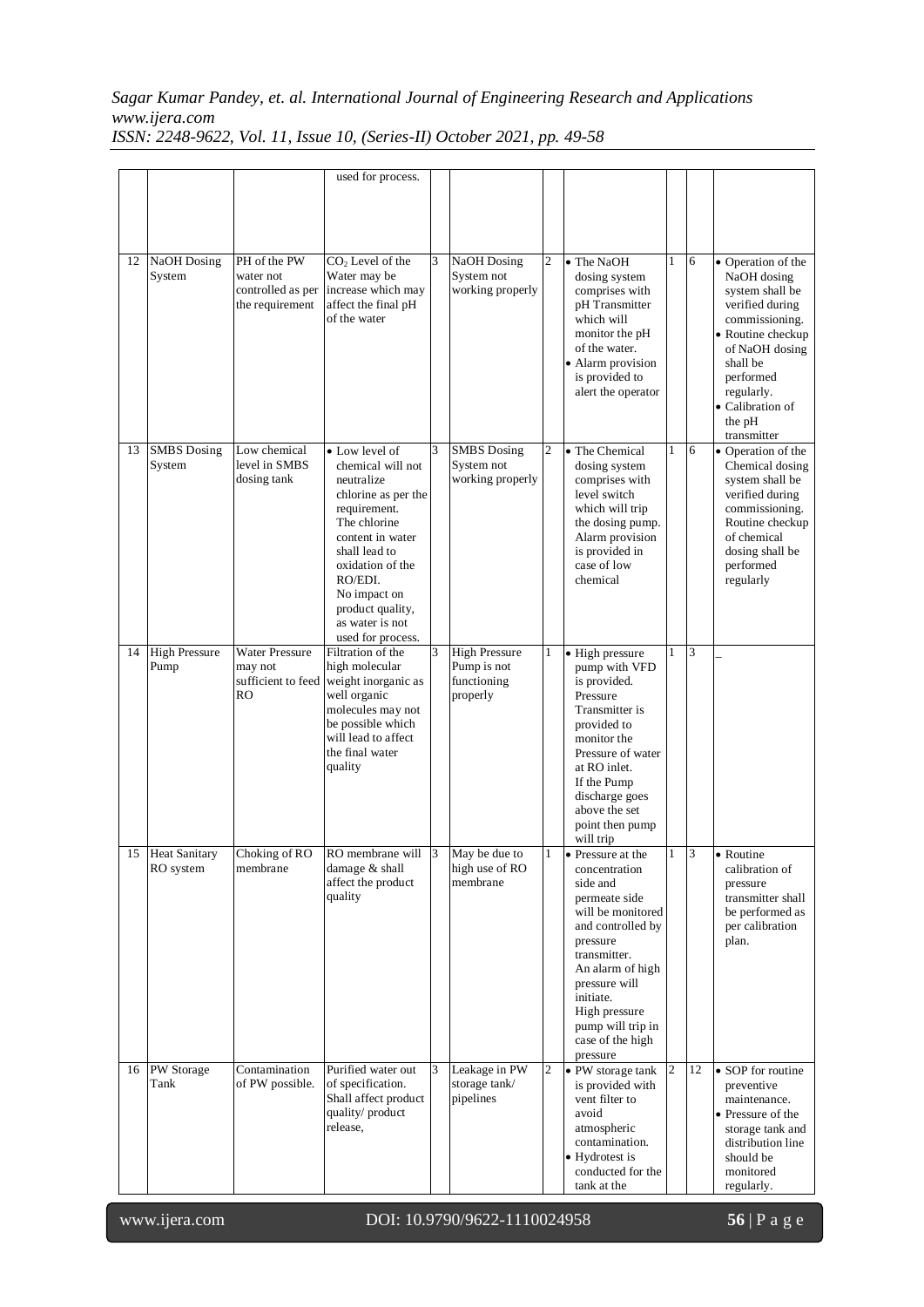|    |             |                                                              |                                                                                             |   |                                                                | vendor's site.<br>Vendor will<br>provide the<br>certificate for the<br>same.<br>• For distribution<br>pipelines,<br>Hydrotest/<br>Pressure leak test<br>is conducted by<br>the vendor on site<br>after installation. |   | • Hydrotest to be<br>conducted at<br>regular intervals<br>as per SOP.                                |
|----|-------------|--------------------------------------------------------------|---------------------------------------------------------------------------------------------|---|----------------------------------------------------------------|----------------------------------------------------------------------------------------------------------------------------------------------------------------------------------------------------------------------|---|------------------------------------------------------------------------------------------------------|
| 17 | Calibration | Calibration of<br>measuring<br>instrument is not<br>possible | Purified water may<br>be contaminated<br>Shall affect product<br>quality/product<br>release | 3 | Operation failure 2<br>may affect the<br>quality of the<br>PW. | • Calibration of the $ 1$<br>instrument is<br>done at vendor<br>site.<br>$\bullet$ Calibrated<br>instruments are<br>installed                                                                                        | 6 | Routine calibration<br>of the entire<br>measuring<br>instrument shall be<br>performed as per<br>SOP. |

[Table 8](#page-4-2) shows the detailed data of FMEA where it can be clearly observed that many failure modes falls under High and medium risk categories on the basis of RPN. [Figure 6](#page-8-0) shows the compiled percentage distribution of risk level obtained from FMEA. The distribution aids in identification of processes that need more attention to minimize the risk. The process steps or variables having higher RPN and risk level have been filtered out and listed in [Table 9](#page-8-1) . In order to mitigate or minimize the high risk associated with the process steps listed out in [Table 9,](#page-8-1) corrective actions were taken on the basis of the recommendations from the FMEA expert team. With the implementation of the recommended corrective actions and suggestions, the updated RPN of high risk level failure mode processes are expected to reduce within the level of safe operation.

[Table 10](#page-8-2) shows the High RPN process along with recommendations. If the recommendations listed out in [Table 10](#page-8-2) are implemented on the field then the risk level of the process step will minimize as shown in the Table.

<span id="page-8-1"></span>

|   | S.No. Process Step or   | Computed   | <b>Risk</b>  |
|---|-------------------------|------------|--------------|
|   | Variable                | <b>RPN</b> | <b>Level</b> |
|   | High rate solid contact | 27         | Low          |
|   | clariflocculator        |            |              |
|   | (HRSCC)                 |            |              |
| 2 | Alum (coagulant) dosing | 27         | Low          |
|   | system                  |            |              |
| 3 | Polyelectrolyte         | 27         | Low          |
|   | (flocculant) dosing     |            |              |
|   | system                  |            |              |

Table 10: Updated Risk Levels

<span id="page-8-2"></span>

|                | S.No.Process Step<br>or Variable                 | <b>Ndrx</b> | Risk | <b>RecommendationsOS D</b>                                                        |   |              | Rar<br>S | tisk<br>evel |
|----------------|--------------------------------------------------|-------------|------|-----------------------------------------------------------------------------------|---|--------------|----------|--------------|
|                | High rate solid<br>contact                       | 27          |      | Low Proper monitoring<br>of dosing and                                            | 3 | $\mathbf{3}$ | Q        | Low          |
|                | clariflocculator<br>(HRSCC)                      |             |      | settling velocity.                                                                |   |              |          |              |
| $\mathfrak{D}$ | Alum<br>(coagulant)<br>dosing system             | 27          |      | Low Optimum addition $ 2 3 3 18 $ Low<br>of coagulant on<br>the basis of Jar test |   |              |          |              |
| 3              | Polyelectrolyte<br>(flocculant)<br>dosing system | 27          |      | Low Optimum addition 2<br>of flocculant on<br>the basis of Jar test               |   |              |          | 3318Low      |



<span id="page-8-0"></span>Figure 6: Computed distribution of risk levels

### **IV. CONCLUSION**

The research lays out the outcome of investigation performed to identify different failure modes of processes and equipment in the raw water treatment process of a thermal power plant and the